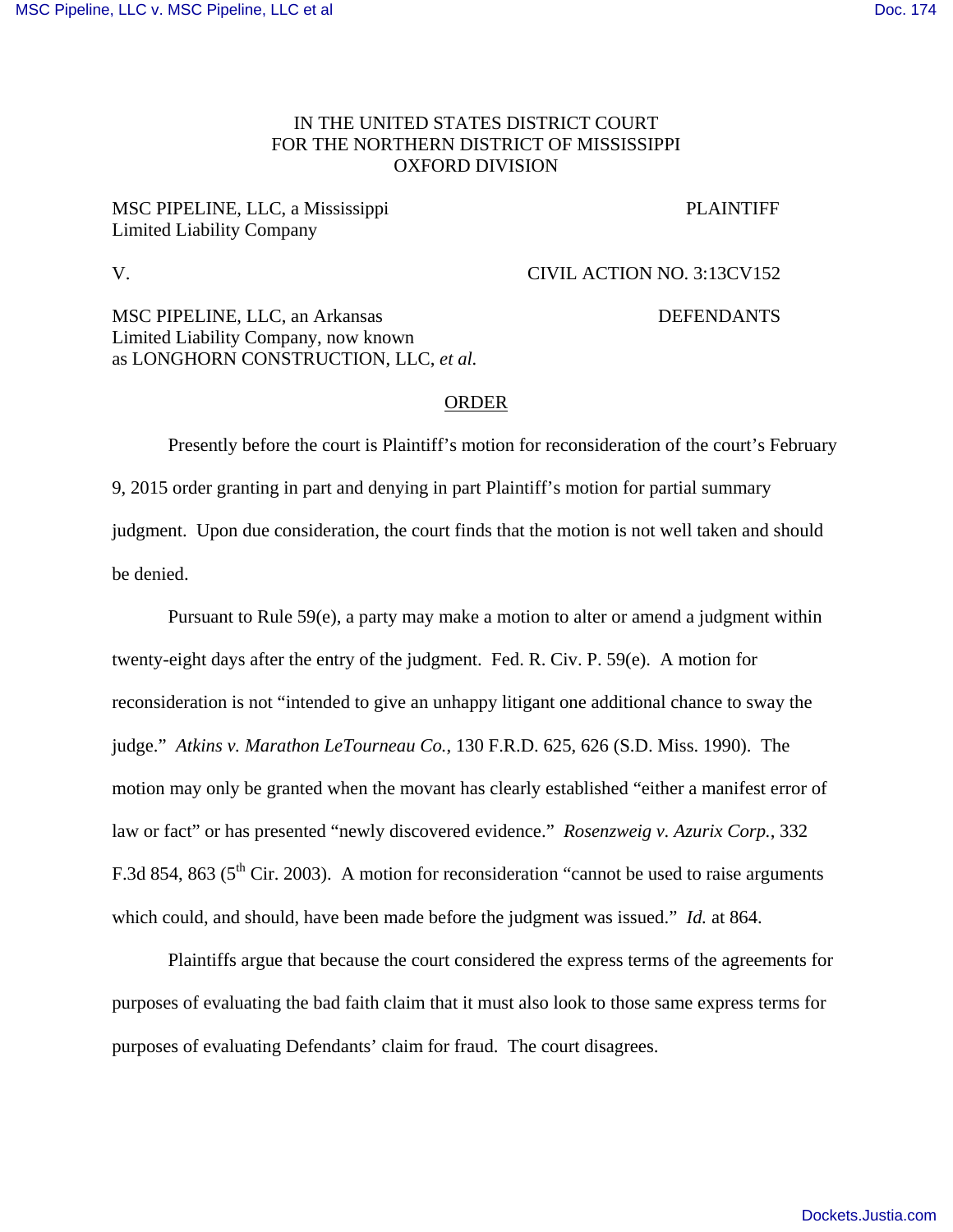It is axiomatic that when deciding a motion for summary judgment, the court must view the underlying facts in the "light most favorable to the party opposing the motion." *United States v. Diebold, Inc.*, 369 U.S. 654, 655 (1962). Viewing the bad faith claim in the light most favorable to Defendants, the court assumed, for purposes of that claim only, that the Asset Purchase Agreement ("APA") was valid. The court then looked to the agreement's express terms and concluded that the bad faith claim could not stand because nothing the Plaintiff did was prohibited by those express terms. Conversely, the court, in evaluating Defendants' claim for fraud, was not required to assume that the agreements were valid. Plaintiff's argument that the court must look to the APA's express terms in evaluating Defendants' claim for fraud is therefore rejected.

In support of its motion for reconsideration, Plaintiff points to language in the APA and Employment Agreements which it argues unequivocally contradicts Defendants' assertions that Carothers promised them that they would maintain control of the company and that the business would continue to run as it had before. Plaintiff simply rehashes the same arguments made in its motion for partial summary judgment. The court has previously considered and rejected these arguments.

 The court briefly addresses Plaintiff's assertions pertaining to email correspondence between Carothers and other MSC Mississippi employees which the court addressed in its memorandum opinion ruling on the motion for partial summary judgment. The court understood this correspondence to be about *terminating* Alvey, though it now appears the discussions were instead about *demoting* Alvey. Though the court was mistaken as to the nature of the emails, the analysis does not change. Whether the email exchange was about dismissal or demotion, the point remains the same -- a reasonable juror could infer from those exchanges that Carothers

に